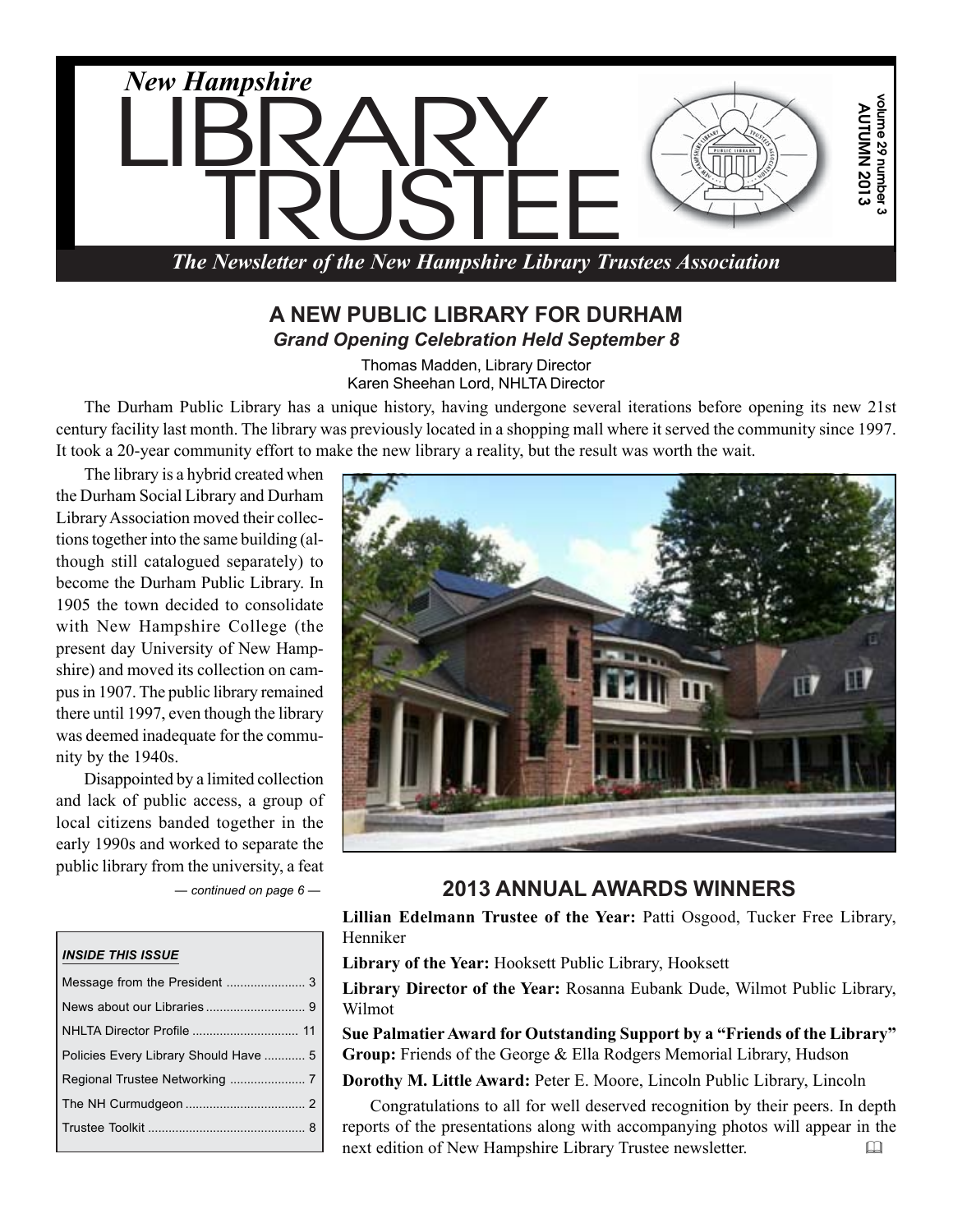# The Other Board

As the board of library trustees, with the backing of RSA 202, we sometimes forget about *The Other Board* in town and the enormous responsibilities they have accepted. Most members are dedicated citizen volunteers as are we, and too frequently are unprepared individually to run the town. On-the-job training or that offered at state level works in most routine circumstances, but today's economic challenges have caught many by surprise.

Should they raise taxes to meet ever-increasing expenses and requests for additional services (not especially popular) or keep cutting the various budget lines? Unfortunately you can only go to the tax well so often before you discover a dry hole. In spite of the poor economic climate we find ourselves in, the cost of doing town business continues to rise out of control, i.e. health care, retirement, and schools to name a few of the heavy hitters. What to do? Well there is always that fat cat, the town library…WRONG! Many libraries have been level funding since 2008 while the costs of salaries, benefits and media have been rising. Little by little, services have been eroding. Fortunately RSA 202 does protect the libraries from arbitrary budget slashing, but the dilemma that the town faces will not go away anytime soon.

The solution resides with an informed public and cooperation between the various town departments and the Select Board. And, yes, that includes the library.

Develop a relationship with your selectmen year round, not just at budget time. If you attend Select Board meetings you will be viewed as a participant rather than an enigma or a cost center/reduction opportunity. Realize that what affects the town also affects the library. Help the Select Board appreciate the enormous value in a vibrant town library. A summary of services rendered *vs* cost to

the town is frequently an eye-opener. This should be presented and discussed at a Select Board meeting during the year, not appear suddenly at budget time. Keep them apprised of happenings, and ask them to announce important events during meeting time.

Also, set aside a meeting to invite the Select Board to see, first hand, the value of the town library. Plan this gathering to be a welcoming and broadly informative event, not just an invitation to attend a trustee meeting. The focus here should be team building and an opportunity to demonstrate the value of the library to the town. If a Select Board member has never been to the library, what better opportunity to show your stuff? Maybe even provide a welcome packet to include a library card in their name for those who don't have one. The library is for everyone, after all.

So get out there and socialize. Who knows, you may discover a friend on *The Other Board*.

*The New Hampshire Curmudgeon*

# **CONTRIBUTE TO THE NEWSLETTER**

Do you have a great idea for an article for the NHLTA newsletter or news about your library?

We encourage you to submit articles and/or photos to us for consideration. Topics could include library events, programs that you have initiated, announcements or a recent success.

Please e-mail your submissions to NHLTA President, Adele Knight *a.knight@nhlta.org* or staff members Karen Sheehan Lord *ks.lord@nhlta.org* or Connie Kirwin *c.kirwin@nhlta.org*.

**Adele Knight, President** Dublin • *a.knight@nhlta.org*

**Loring Webster, Vice-President** Brookline • *l.webster@nhlta.org*

**Carol Snelling, Secretary** Holderness • *c.snelling@nhlta.org*

**Mark Branoff, Treasurer** Windham • *m.branoff@nhlta.org*

**Conrad Moses, Past-President** East Kingston • *c.moses@nhlta.org*

# **BOARD OF DIRECTORS**

**Bruce Cotter** Stratham • *b.cotter@nhlta.org*

**Marty Davis** Claremont • *m.davis@nhlta.org*

**Susan Young Gaudiello** Barrington • *s.gaudiello@nhlta.org*

**Robert Gilbert** Brentwood • *r.gilbert@nhlta.org*

**David Hallenbeck** Amherst • *d.hallenbeck@nhlta.org* **Constance Kirwin** Antrim • *c.kirwin@nhlta.org*

**Karen Sheehan Lord** Manchester • *ks.lord@nhlta.org*

**Kathy Meserve** Newton • *k.meserve@nhlta.org*

**Edward Moran** Bedford • *e.moran@nhlta.org*

**Lillian Edelmann**, *Emeritus Director* Bow • *l.edelmann@nhlta.org*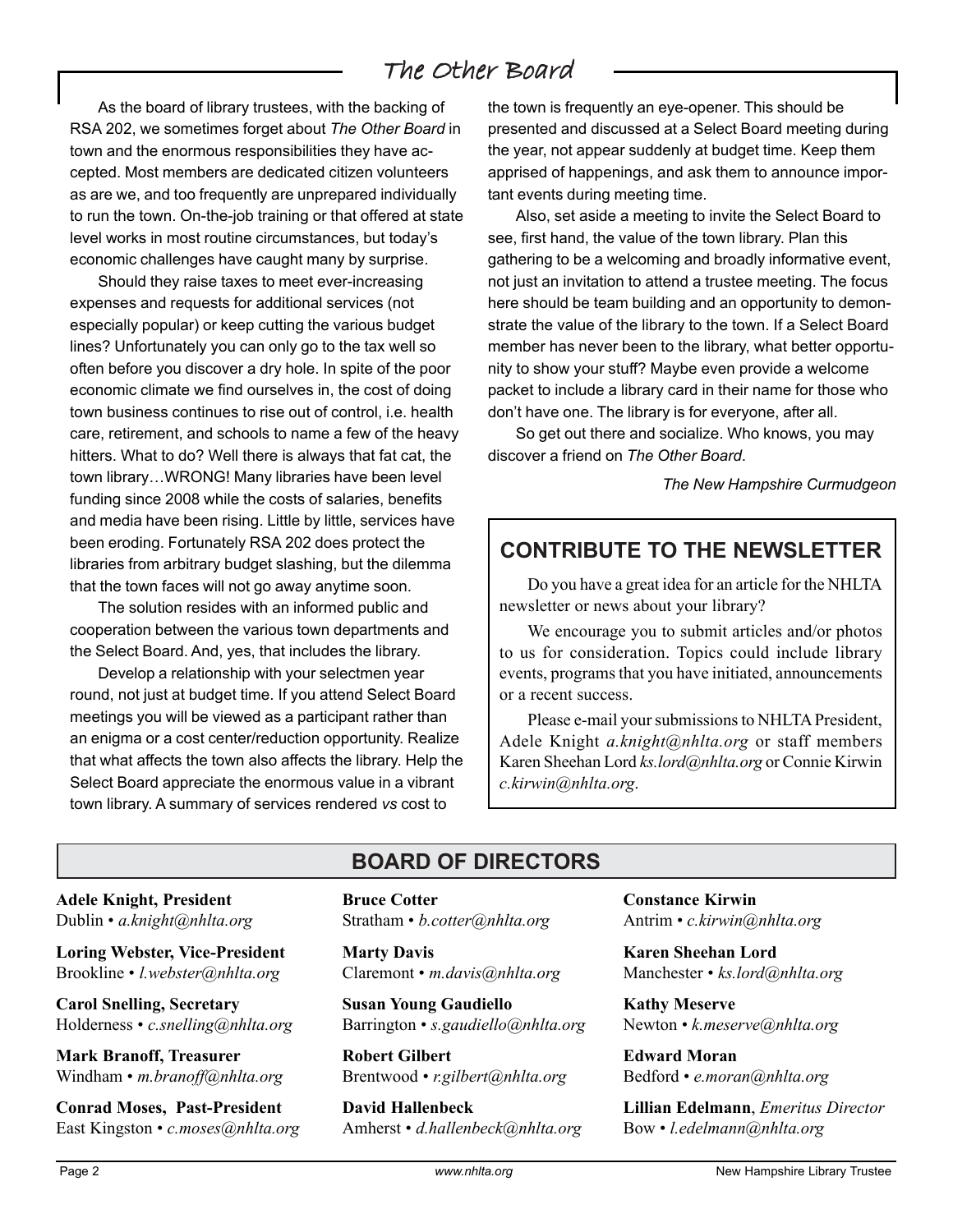

# **MESSAGE FROM THE PRESIDENT. . .**

# *My Adventure to the Last Frontier…*

I have just returned home from an adventure of a lifetime—13,772 miles to, around, and from Alaska. I owe many thanks to the NHLTA Board of Directors, especially V.P. Loring Webster, who filled in for me while I was gone.

My husband Gordon and I in our RV, along with another couple in their RV, began our trek to "The Last Frontier" from the 'Lower 48" by travelling across the USA via I-90 until we reached Montana where we drove upwards into Alberta, Canada. I would recommend Banff and Lake Louise as stopping points for anyone. The Canadian Rockies and the Ice Fields highway were absolutely spectacular. The ALCAN Highway began in Dawson Creek, British Columbia, continued on through the Yukon Territory and was our only way to get into Alaska directly by vehicle. Some of this highway does test one's nerves with its hills and curves and narrow sections combined with gravel roads and construction. We were glad when we finally reached Anchorage, the largest city in Alaska, that has many things to offer.

Denali National Park, with its Mount McKinley, did not disappoint. We took a 12 hour, 92 miles each way, trip into the park which was as far as we could go. We saw many bears, moose, bison, goats and sheep and 14 rainbows all in one day. Our guide was fantastic every time someone yelled bear or bison or whatever—she would stop so we could view and take photos. She was so good that I *almost* forgot to be nervous when some of the narrow, steep and curvy gravel roads had sheer drop-offs and no guard rails. We did see Mount McKinley several times on this tour. During our visit to Talkeetna, we booked a plane ride and flew over the area and even landed on a glacier. Those small plane pilots really know their stuff.

While in Talkeetna, we had splendid views of Mount McKinley. It was still visible at 11 p.m. We were extremely lucky to see this majestic mountain. The chances of it being visible are 30% at best, and we saw it many times. A day cruise out of Seward gave us opportunity to view sea life such as whales, sea otters, puffins, and sea lions as well as an up close look at a glacier which was calving.

We did not visit any cities in the inside passage, including Juneau, the capital, but we did make our way to Seward (again, for salmon fishing), Whittier, Homer, Nanana, Valdez, Fairbanks, and other smaller towns. While in Fairbanks, we ventured into the Arctic Circle. Because we were accurately told that the roads were not especially hospitable to RVs, we opted for tour via a small bus. Our guide was knowledgeable, humorous, courteous, a great driver and led us on a 17-hour round trip which took us through rugged and solitary wilderness. She had mastered the gravel road with its curves, steep grades, and in places, dropoffs and no guard rails. She explained tundra, boreal forests, permafrosts, introduced us at a native outpost, drove us over the Yukon River (we had an opportunity to actually put our fingers into this mighty river), and across that imaginary line at latitude 66° 33' which takes you into the Circle. Thousands of people travel to Alaska each year, but only a small percentage venture to the Arctic Circle so we felt this was very special. We were also privileged to get an extensive view of the Trans Alaska Pipeline as it stretched out for miles along the way

I managed to visit three libraries while in Alaska. They were all featuring "Dig Into Reading". The Seward Public Library, housed in a very attractive building that it shares with a museum, looks over Resurrection Bay on the Kenai Peninsula. The Valdez Consortium Library is a modern combined college and public library. Their displays are so colorful, the children's area a delight. The Nenana public library—although very small, the population of Nenana is about 400 citizens consisting of 60% Athabascan natives—is truly a community center. The villagers depend on the library for information and service. The library was fortunate in that a Bush grant helped them obtain computers and the Internet. After one tour guide had mentioned that every man, woman and child in Alaska who applies receives a royalty each year from pipeline profits, I asked how they could all apply for this stipend when there are still so many remote areas with little or no service. He, too, explained that they depend on libraries for assistance. Libraries will also be a valuable resource for Alaskans in regard to the Affordable Health Care Act.

After many weeks of unique experiences and varied terrains, it was time to head back to Dublin, NH. We opted for a different route to travel homeward. We still had to traverse the ALCAN Highway (conditions slightly improved after summer construction) but came down through the Yukon Territory and British Columbia (bypassing Alberta) and into the state of Washington, stopped

*— continued on page 11 —*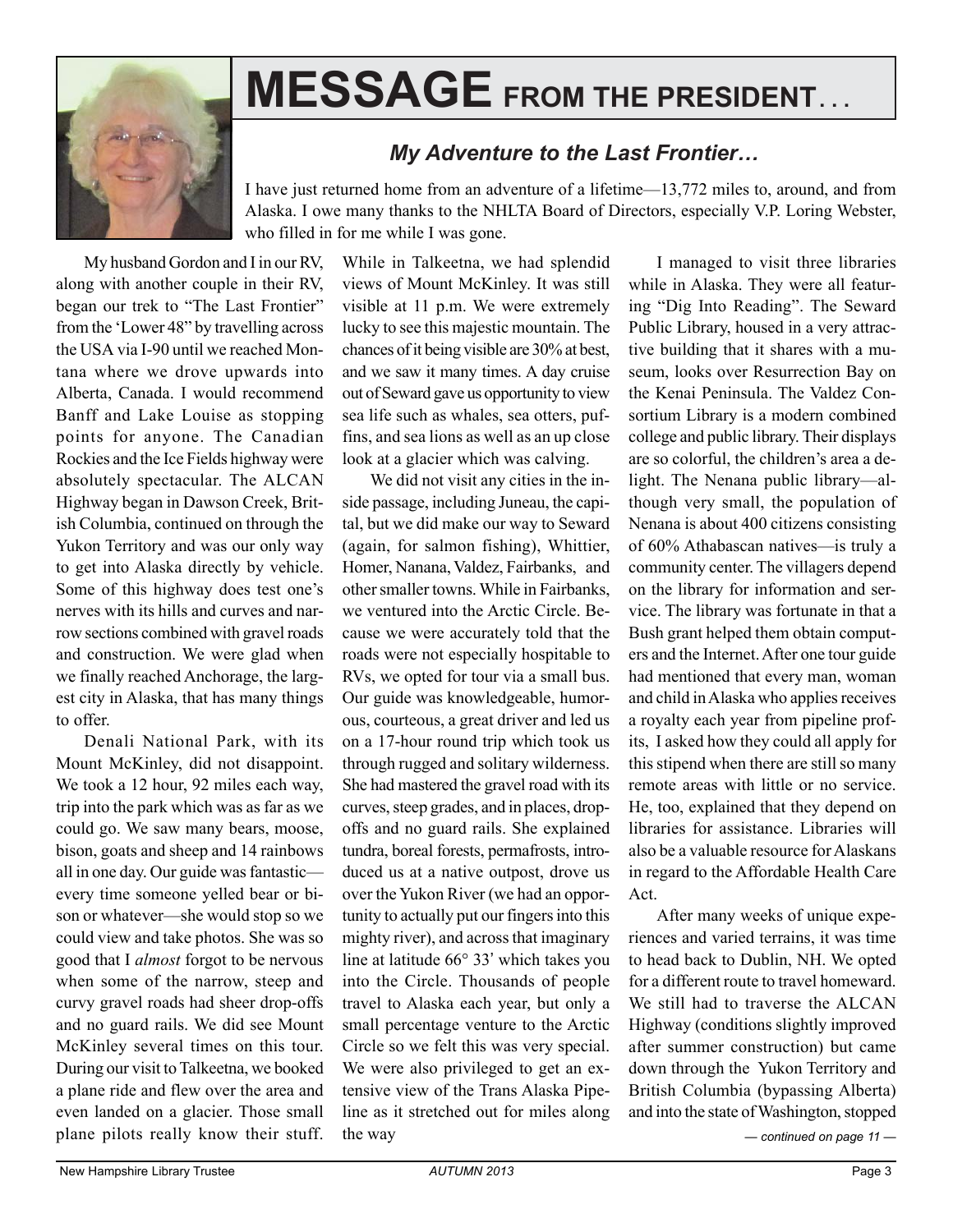# **TOURING AROUND THE NHLTA WEBSITE**

Connie Kirwin. NHLTA Director

## *Home Page & About NHLTA tab.*

There are scrolling photos of member libraries with links to each library's website!

The current issue of the **NHLTA newsletter** in downloadable PDF format.

**About NHLTA:** Who is on the Board of Directors, committees, NHLTA By-Laws, and minutes of the monthly meetings.

Scroll down and **Get Connected!** How to join the NHLTA LISTSERV.

*Dear NHLTA* . . . click on **Ask Us** and NHLTA will respond quickly with an answer or help you find the answer.

### *Library News Tab*

**What's Happening** around our libraries—send us your news.

**Calendar** of upcoming events of interest.

**Did You Know?** offers links to online articles relevant to libraries.

**Advocacy** contains the *NHLTA Legislative Advocacy Guide*; an excellent roadmap on how to work with the State Legislature written by NHLTA Director Susan Gaudiello.

**Newsletter** archive of issues published from Winter 2010-11 to the current issue.

### *Resources Tab*

**FAQs and RSAs**

**Trustee Manual** (downloadable PDF).

**Resource Materials:** Policies and By Laws; examples from other libraries.

**Useful Links:** connect to important websites such as ALA, NHLA, NHSL, CIPA, NELA and more.

**Ask Us.** Send NHLTA your question and we will respond with an answer or help you find the answer. (Also on the Home Page.)

More in the next issue. Happy Surfing!





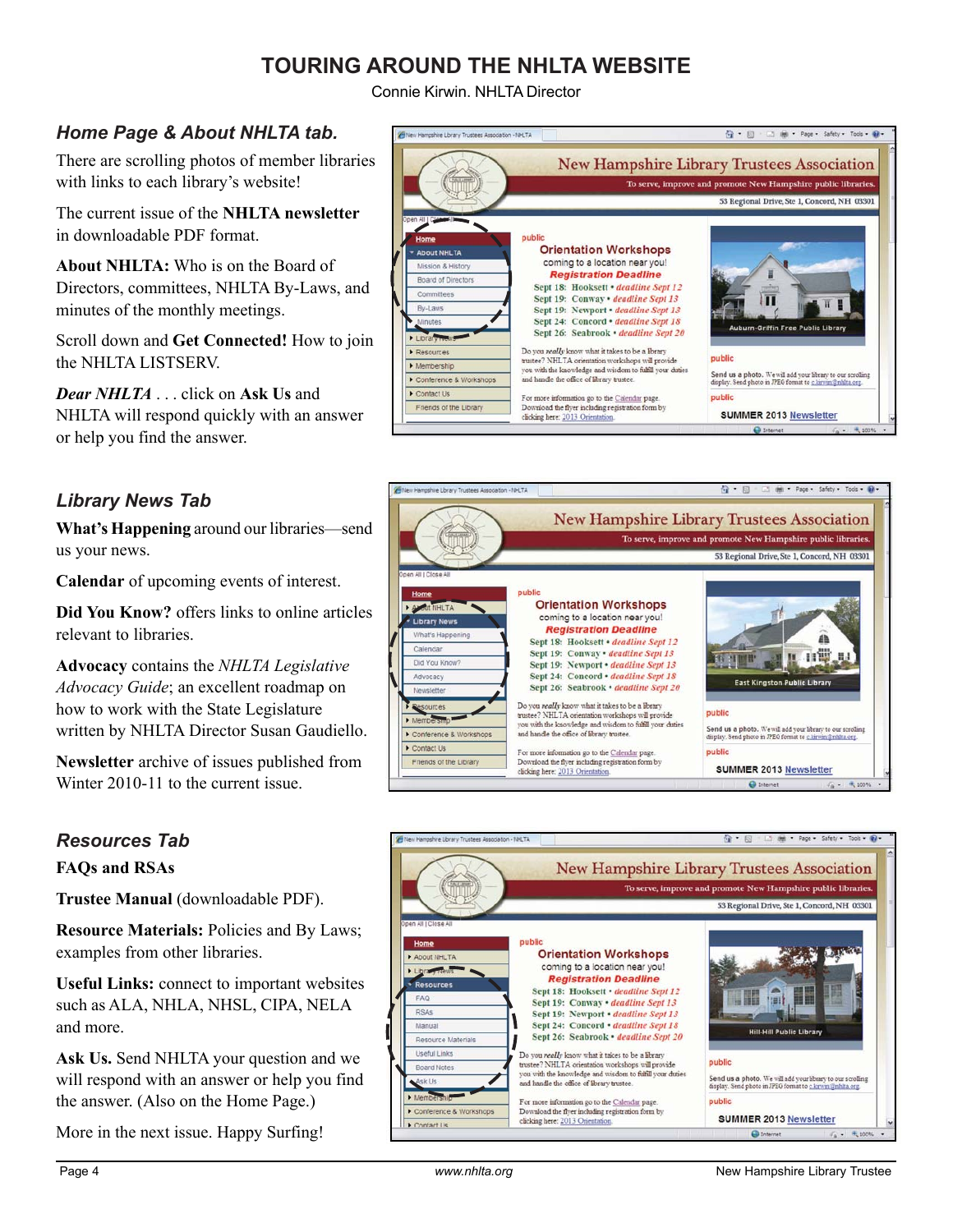# **POLICIES EVERY LIBRARY SHOULD HAVE**

Thank you to the Manchester City Library for sharing their Respect for Staff, Users and Library Property Policy. This policy is a sample and should be tailored to fit your library. More policies are available on their website *www.manchester.lib.nh.us*

# **RESPECT FOR STAFF, USERS AND LIBRARY PROPERTY POLICY**

All persons deserve to be treated with courtesy and respect. Please treat all staff, patrons and property (city or personal) with the same courtesy with which you would wish to be treated. Staff members may ask abusive or uncivil patrons to leave and come back or hang up and call back when they are better able to conduct themselves courteously.

It is the goal of the Trustees of the Manchester City Library to allow all patrons of the library to use its facilities, for the purposes for which the library was established, to the maximum extent possible during regularly scheduled hours.

Any patron not abiding by the rules and regulation of the Manchester City Library may be asked to leave library premises. Further, any patron who violates the rules and regulations of the library may be denied the privilege of access to the library by the Library Director.

Library materials shall be used and handled with care. Writing, marking, earmarking, disfigurement, any sort of alteration, mutilation, destruction, or unauthorized access of Library materials is prohibited.

Loud conversation and noise shall be kept to a minimum. All patrons shall be provided with a peaceful, quiet environment conducive to research and study.

Patrons shall respect the rights of others. Patrons shall not annoy others through noisy or boisterous activities, by staring, or by following others about the Library.

Patrons whose bodily hygiene is so offensive as to constitute a nuisance to others shall be required to leave the Library.

Personal belongings and valuables of patrons shall not be left unattended by their owners. The Library shall not be responsible for patron's belongings or valuables.

Personal electronics are permitted in the Library provided that their use poses no hazard or nuisance to others. Any images or sounds produced by such personal electronics shall be seen and heard only by the patron(s) using this equipment.

Patrons may NOT engage in any of the following:

- Destruction of library property \* RSA 202-A:24
- Harassment \*RSA 644:4
- False Fire Alarms \*RSA 644.3
- Obstructing Passageways \*Sec 130.02 City Ordinance
- Loitering/Prowling \*RSA 644:6
- Disorderly Conduct \*RSA 644:2
- Criminal Threatening \*RSA 631:4
- Criminal Trespassing \*RSA 635:2
- Detaining Library Books \*RSA 202-A:25
- Gambling \*RSA 647:2
- Indecent Exposure/Lewdness \*RSA 645:1
- Theft \*RSA 637:3
- Criminal Solicitation \*RSA 629:2
- Reckless Conduct \*RSA 631:3
- Assault: Physical \*RSA 631:2-A
- Assault: Sexual \*RSA 632-A:3

The following are NOT allowed in or on the library property:

- Animals (except Service Animals)
- Bedrolls, sleeping bags, blankets, large bags, suitcases and boxes
- Bicycles (must be locked to the bike rack at Children's Room entrance, not to the front stair handrails)
- Drinks/food
- Alcoholic beverages
- Weapons
- Bathing, shaving or washing clothes
- Rolling or chewing of tobacco products
- Smoking
- Horseplay/Running/Yelling/Swearing/Spitting
- Wet bathing suits or shoes with cleats
- Intoxication (including drugs)
- Leering, following or any other actions that may make patrons/staff uncomfortable
- Voyeurism/Peeping
- Lounging or Sleeping
- Maliciously accessing, altering, deleting, damaging or destroying any library computer system, networking computer program or data

 $\Box$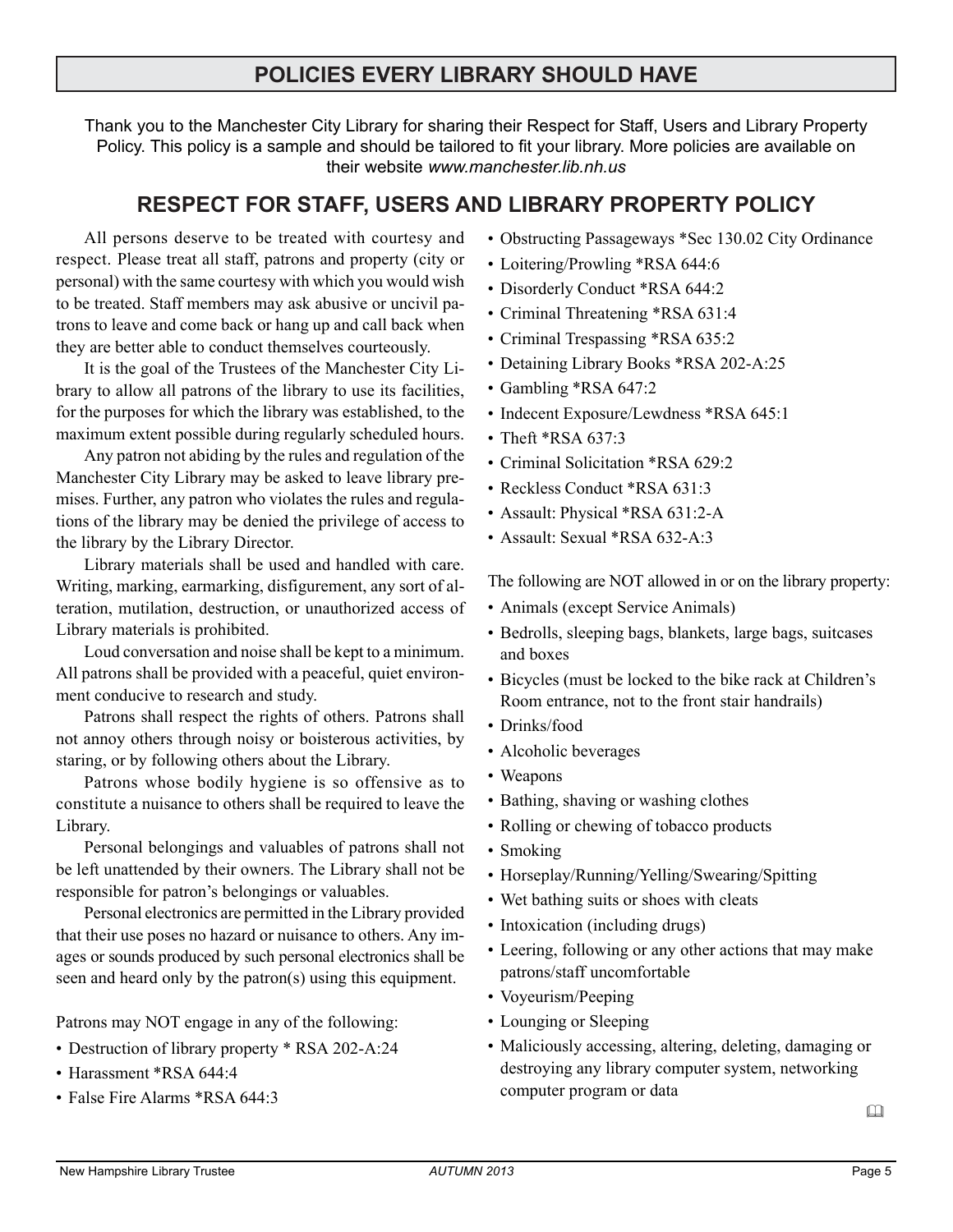finally accomplished in 1997 when the DPL moved to a cramped 3,000 square foot storefront in the Mill Plaza. At the time, it was expected that a new facility could be built within a few short years. It took sixteen. A series of hurdles needed to be overcome first: locating a suitable site, securing funding for construction, and building public support. It wasn't until 2005 when the town voted to fully fund the library's annual operating budget that the project gained momentum.

Gradual growth in the library's budget allowed for improved development of the collection and library services, making it more attractive to patrons despite its humble surroundings. Over the next five years, the library realized an 85% increase in both patron visits and circulation, and support for a new stand-alone facility began to grow. A \$500,000 bequest from the estate of UNH professor Margery Milne, which raised the library's construction funds to \$1.1 million, dovetailed with the sale of a 3-acre property owned by Dr. Art Dimambro which the Trustees purchased. A successful capital campaign in 2011-12 raised an additional \$1.1 million, bringing the total of privately raised funds to \$2.2 million. Then in March of 2012, the people of Durham voted by 74% to bond the additional \$2.6 million of the \$4.8 million project; construction began in July of that same year.

None of this happened by as a matter of course. The concerted effort of scores of people dedicated to the notion that a public library is an invaluable resource for a community made it happen. The process was gradual and assured the public they had a say through focus groups and public discussions. The Trustees stressed the importance of trans-



State Librarian Michael York reads proclamation from NH Governor Maggie Hassen.



Doug Bencks, Chair of the Board of Trustees, welcomes attendees to celebration.

parency and keeping everyone, including the town's elected officials, informed as to their activities. The involvement of so many people proved essential to garnering the public support necessary.

The result of all this effort? On July 23, 2013, Durham Public Library opened its new 10,500 square foot facility at 49 Madbury Road. Located in a residential neighborhood, the building sits on a wooded lot within easy walking distance of downtown and the Oyster River Middle School. Most of the original 1930s brick Tudor-style house remains with new construction making up the majority of the structure. Sheerr McCrystal Palson were the architects and Bauen Corporation the builder. The late Nolan Lushington served as library consultant.

The new building contains everything the previous facility lacked: multiple meeting rooms, including the 150 seat Oyster River Room; offices and staff work areas; a children's wing with a large storytime/craft room and young adult room; enough shelving to grow the present collection by 33%; reading areas with oversized windows overlooking a rain garden; a local history room; a Friends Room; and a café. A replica of a gundalow, the 19th century cargo ship that brought supplies to Durham, resides in the children's area, where children can sit, read, and play.

Library Trustees and staff look forward to exploring the possibilities the new library presents in the months and years to come, and they thank everyone who helped make it possible. For more information please visit the Durham Public Library website at *www.durhampubliclibrary.org*.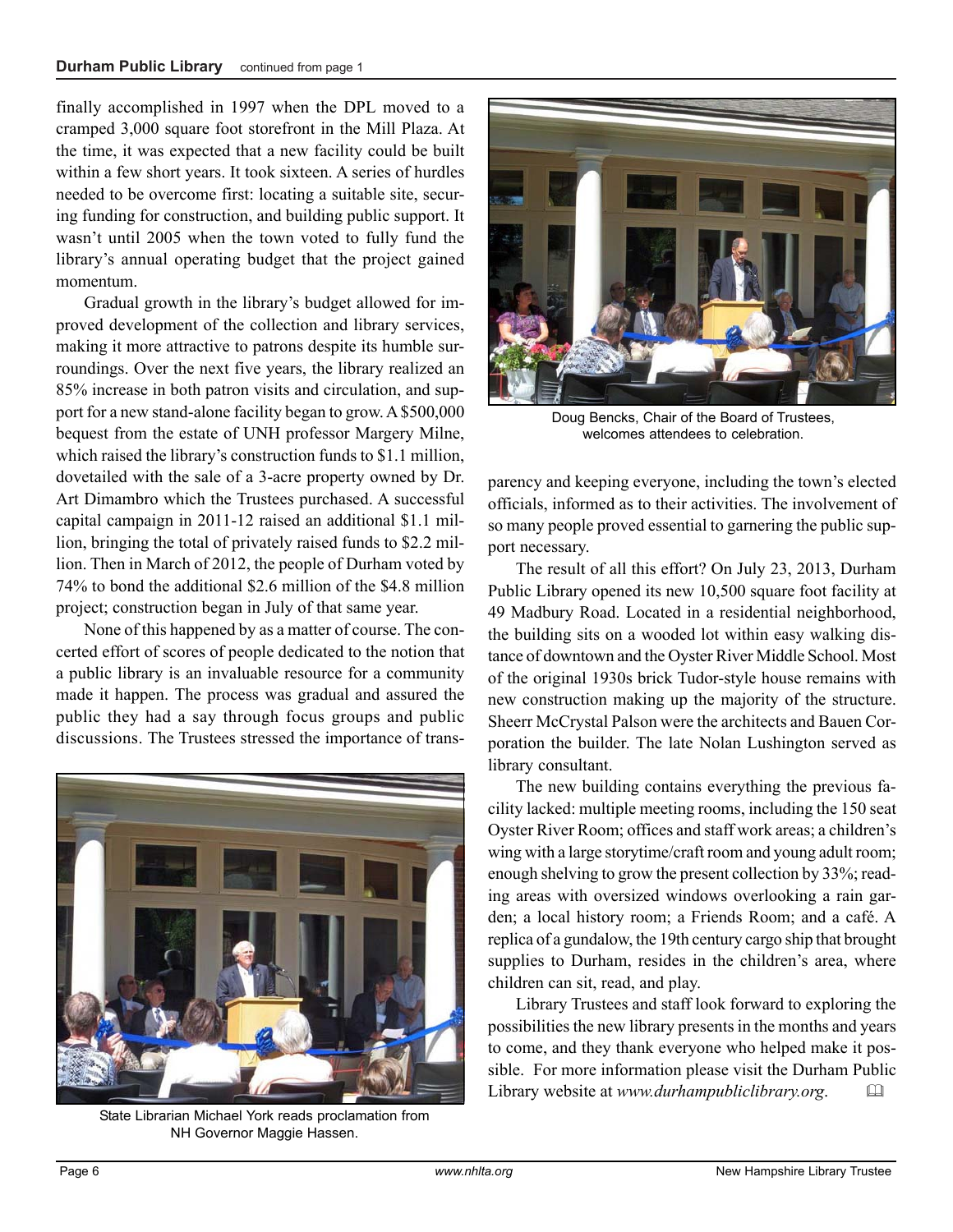# **REGIONAL TRUSTEE NETWORKING NEWS**

*NHLTA encourages regional networking among trustees. If you need help organizing, contact a member of the NHLTA Board. We will also publish your meeting date/time/location in the newsletter and on the website (www.nhlta.org).*

#### *Rockingham-Strafford Counties Trustees*

The trustees of the libraries in the Rockingham and Strafford Counties area will be meeting at the Chesley Memorial Library, 8 Mountain Avenue, Northwood on Wednesday October 16, at 7:00 p.m. Please contact Library Director Donna Bunker at *chesleydirector@gmail.com* if you plan to attend or have any questions. This is a wonderful opportunity to network with your peers and discuss topics of common interest and concern. At their last gathering the group discussed a wide range of topics, from budgeting to exterior signage to dealing with difficult community members.

#### *Souhegan Valley Area Trustees*

The Amherst Library Trustees are hosting a meeting of the Souhegan Valley Area Trustees on Tuesday, October 8 from 7–8:30 p.m. in the Johnson Meeting Room of the Amherst Library, 14 Main St., Amherst. We'll provide the food and drink...you provide the topics of conversation on library matters! Hope to see many of you there.

Contact Robin Julian (*bobnrobin79@gmail.com*) with any questions and the names of attendees.

### *Monadnock Area Trustees*

The Monadnock Area Trustees are back on schedule after a summer hiatus. They are planning to meet on Friday, September 27th at noon at the Dublin Public Library, 1114 Main Street, Dublin. You may bring a bag lunch. Light refreshments will be served.

 With budget preparations as well as other timely topics on the horizon, we should have a lot to discuss. Questions, solutions to problems, ideas are all welcomed at this informal gathering. Contact Adele Knight: *a.knight@nhlta.org*.

### *Carroll County Roundtable*

Bi-annual gathering of trustees from the Carroll County area libraries is scheduled for September 25 from 6 p.m. to 8 p.m. at the Madison Public Library, 1895 Village Rd, NH Route 113, Madison. This is a great opportunity to share ideas and concerns, ask questions, and network.

Refreshments will be served. Contact Peter Stevens: *pstevens969@gmail.com*.

### *Greater Hooksett Area Trustees*

The Hooksett Library Trustees are also back on schedule after a summer hiatus. They are hosting another informal gathering of area Library Trustees from 6–8:00 p.m. on Tuesday October 29. This is not a meeting or conference or a symposium—no minutes—just an entertaining and informative evening with your fellow trustees.

Join the group at the Hooksett Public Library, 31 Mount Saint Marys Way, Hooksett for an evening filled with discussion, interaction and networking. You can come later, leave early—whatever works with your schedule.

Do you have a problem and want to know how other libraries deal with it? Do you have something you are proud of and feel other libraries might want to know about? This is an informal gathering of Library Trustees from around the area to share ideas, policies, practices, troubles, solutions, favorite vendors, successes and failures in an effort to make us all better stewards of our organizations. And there will be snacks! Please feel free to bring a sandwich or something more substantial if you wish.

If you have specific items you want to share, or questions, it would be great if you could email them ahead of time to Mary Farwell at *p.farwell@comcast.net*. Let's strengthen our individual libraries by strengthening our state wide trustee association.

# NHLTA NEEDS YOU!

Are you bored? Do you have time on your hands? NHLTA has the solution to your woes!

Do you like to read? Do you like to write? Can you edit someone else's work? Are you proficient in MSWord or MSPublisher. Are you good at meeting deadlines? NHLTA has use for your skills!

If you answered *yes* to these questions—even *yes* to some of the questions and are curious—please contact Connie Kirwin (*c.kirwin@nhlta.org*).

**NHLTA ADDRESS CHANGE:** 53 Regional Drive, Suite 1, Concord, NH 03301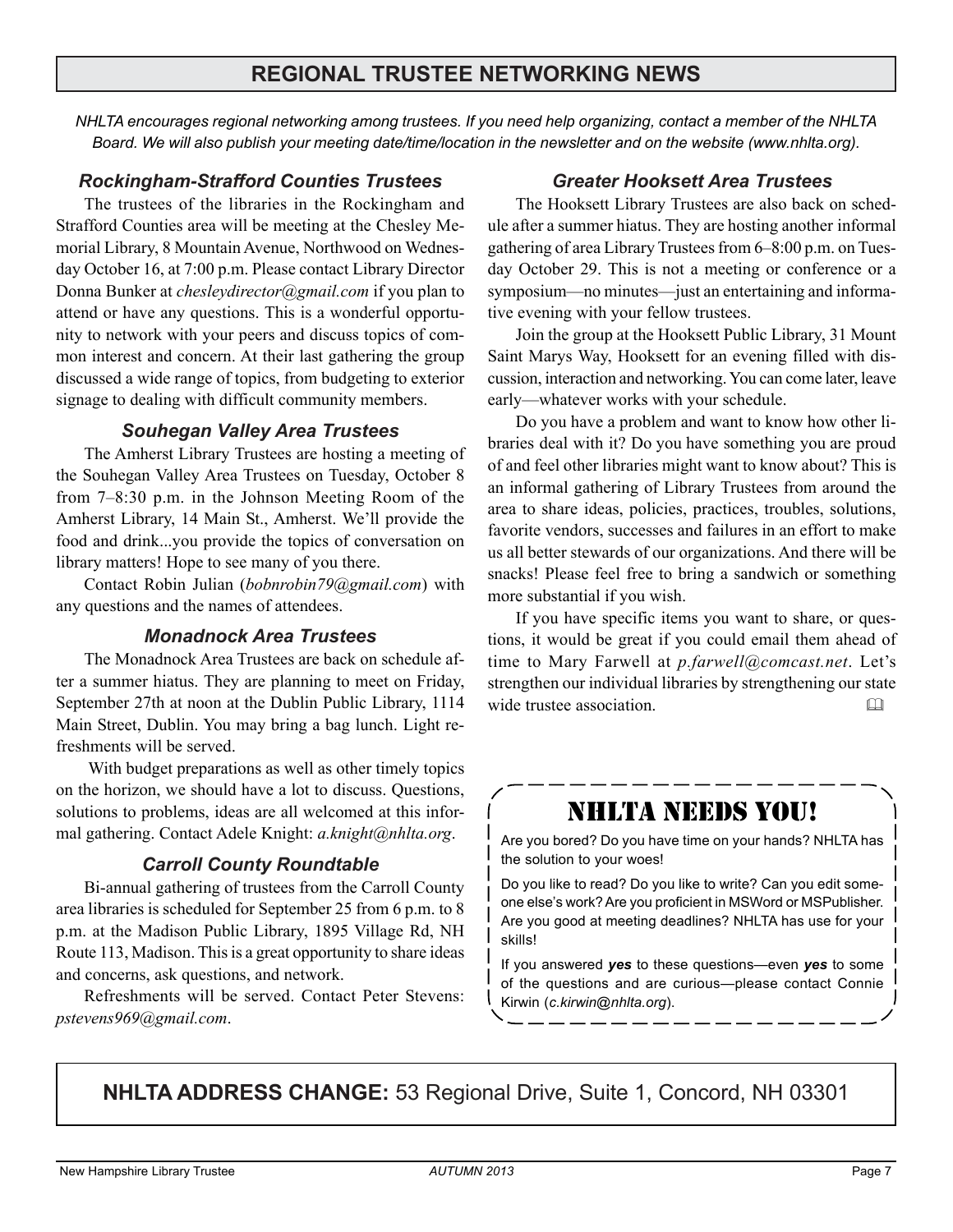# **TRUSTEE TOOLKIT**

# *ALL ABOUT THE MONEY*

In 1963, the New Hampshire legislature declared that the public library is a valuable supplement to the formal system of free public education and as such deserves adequate financial support from government at all levels (RSA 202-A:1).

### *LIBRARY BUDGET PREPARATION*

Library Trustee Boards have extraordinary fiduciary responsibilities and power:

- Only trustees approve the proposed and final library budget.
- Only trustees make the decision of line allocations in the budget; only trustees make decisions regarding salaries and benefits, technology, and collection development.
- Only trustees can move money from one line to another.
- Trustees approve an Investment Policy for Trust Funds, bequests, and large donations made to the library (not to the town for the library).

The following definitions from RSA 32, the Municipal Budget Law, may be helpful in understanding budgets.

**APPROPRIATE:** "… to set apart from the public revenue of a municipality a certain sum for a specified purpose and to authorize expenditure of that sum for that purpose…" (RSA 32:3, I). All appropriations lapse at the end of the fiscal year. (See also ENCUMBER)

**PURPOSE:** "… a goal or aim to be accomplished through the expenditure of public funds…" RSA 32:3, V. In addition, a particular line on the budget form, or an appropriation contained in a special warrant article, shall be considered a single "purpose." (RSA 32:8 and 10, I. e).

**BUDGET:** "… a statement of recommended appropriations and anticipated revenues submitted to the … governing body." (RSA 32:3, III).

**SPECIAL WARRANT ARTICLE:** "… any article in the warrant for an annual or special meeting which proposes an appropriation by the meeting…" (RSA 32:3, VI). The warrant article is submitted by petition or calls for the issuance of bonds or notes, may also call for an appropriation of a separate fund, including a capital reserve fund under RSA 35, or trust funds under RSA 31:19-a, or may be designated as a non-lapsing or non-transferable appropriation.

**CAPITAL RESERVE FUND:** for financing all or part of the cost of such things as construction or reconstruction, the acquisition of specific items or land, or the maintenance and operation of a specific public facility. (See RSA 34 for cities or RSA 35 for towns)

**ENCUMBER:** Anticipated expenditure or an uncompleted or undelivered portion of a purchase commitment. Encumbered funds are a specific amount of money carried over to the next fiscal year to pay for a legally enforceable obligation or contract. For example, books on order or a contract for carpeting arranged in year one but the work will be done in year two.

—Glossary of Terms, NY State Society of CPAs

### *PRESENTING THE BUDGET*

RSA 202-A:11, II empowers the board of trustees to prepare the annual budget indicating what support and maintenance of the free public library will be required out of public funds for submission to the appropriate agency of the municipality.

RSA 202-A:11 III adds that funds be paid over by the town or city treasurer pursuant to a payment schedule as agreed to by the library trustees and the selectmen or city council.

Choose the trustee who is comfortable making public presentations and can best explain what is "adequate" for the library in the coming year. There should be no surprises for the appropriate agency because you have laid the groundwork all year by advocating for the library. Enlist the support of friends and patrons at public hearings, deliberative sessions, and town meetings to demonstrate the vital role your library plays in the life of the community.

### *SIX BASIC RULES FOR EFFECTIVE PRESENTATION*

- 1) **Be specific.** Refer to community needs and particular library services. Instead of saying "The library needs…" say, "The people request…" or "The tax-payers need…"
- 2) **Be informative.** Give specific reasons and use statistics to support a request; provide opportunities for questions.
- 3) **Be brief.** State your case concisely and listen carefully to all questions in order to answer them precisely.
- 4) **Be appreciative.** Acknowledge past support.
- 5) **Be courteous.** Ask and explain in a positive manner.
- 6) **Be prepared.** Have printed data and visuals on hand.

Excerpted from pages 17–21 of the NHLTA Manual available on the website: *www.nhlta.org*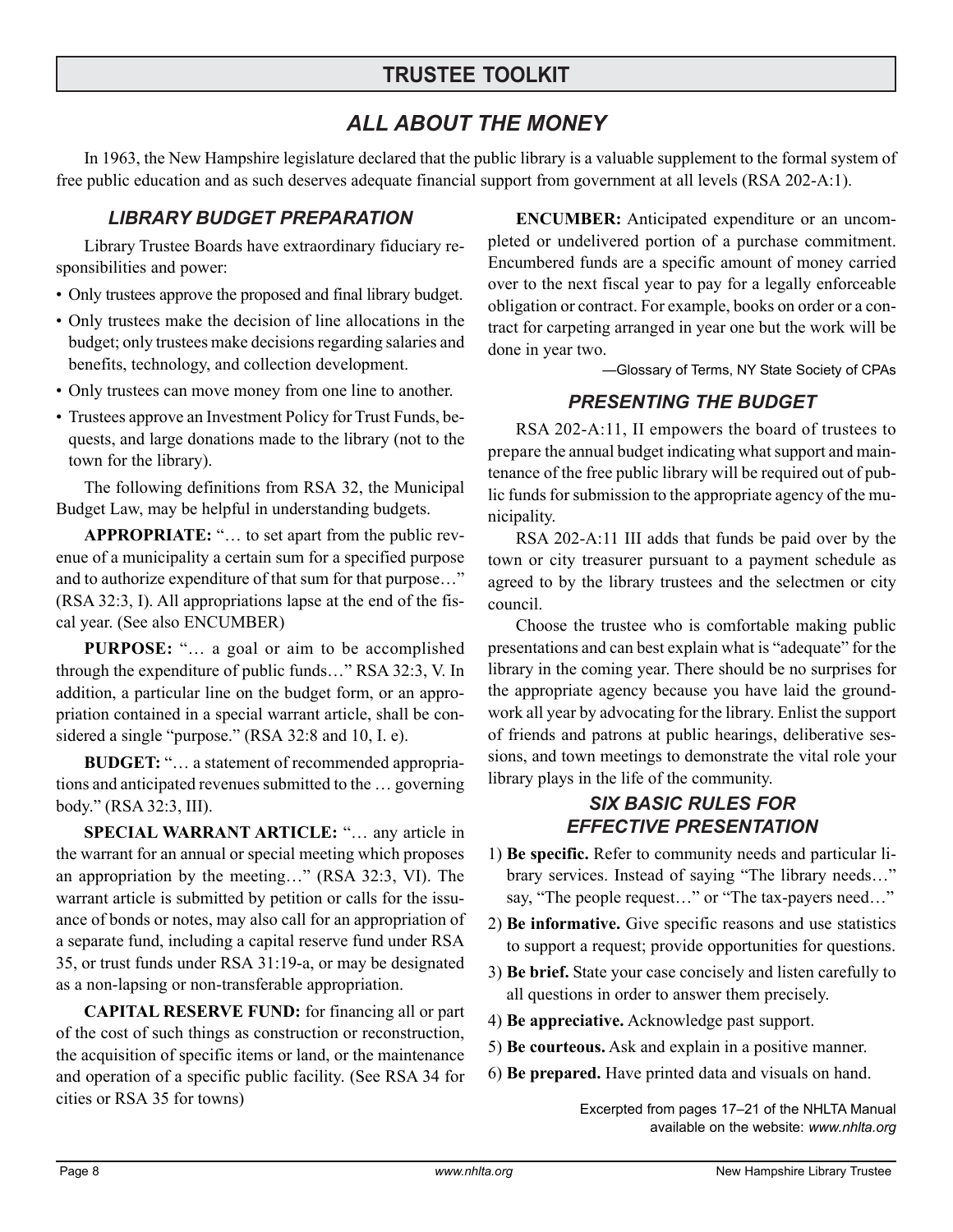# **NEWS ABOUT OUR LIBRARIES**

# **LIBRARIES AND THE ACA (Affordable Care Act)**

The following quote from Topeka and Shawnee County Public Libraries, Topeka, KS sums up the role of public libraries relative to the ACA. The article, published by the Topeka Capital-Journal Online, is available at *http:// cjonline.com/news/local/2013-08-10/librarians-assist-thoseusing-health-insurance-marketplace*.

"The library will offer technology assistance to those applying online and provide fliers and other informational materials about ACA and the [insurance] Marketplace … But individuals must make their own decisions about what plan to sign up for, … We will refer them to where they can find information on what the plans are so they can make the best decision for themselves."

NHLTA will update New Hampshire library trustees via their website: *www.nhlta.org*. Information is also available on the following websites:

*www.HealthCare.gov www.ala.org/tools/affordable-care-act www.nlm.nih.gov/medlineplus/healthinsurance.html www.hhs.gov/healthcare/facts/bystate/nh.html www.webjunction.org/explore-topics/ehealth.html* 

# **UNIQUE PROGRAMS FOR CHILDREN**

NHLTA is always searching for unique children's programs offered by creative library staff throughout the state. Searching the many library website events calendars we've found a variety of unusual programs to share with you.

#### **Barrington Public Library**

**Teens Get Their Game On.** Gaming Club for grades 5 and up. Gaming consoles include an Xbox, XBox360, Wii, & PS2. There will be gaming stations set up, public computers available, board games, and snacks in the meeting room.

#### **Howe Library, Hanover**

**The Animals of Charlotte's Web**. Special After School Program: The Animals of Charlotte's Web. Wildlife Encounter with live animal show for ages 4 and up. Learn about spiders and pigs and life on a small farm.

#### **Keene Public Library**

**Make and Race a BrushBot.** Learn about working with basic electronics, and thinking outside the box in making a minimalist 'robot' design. They're fun to personalize, and good, goofy fun to race. Open to ages 11 through 19. 

# **MICHAEL YORK VISITS CARROLL COUNTY LIBRARIES**

On August 9 Michael York, NH State Librarian, toured ten cultural sites in Carroll County accompanied by Ray Burton, Councilor from District 1. This year's tour focused on the Conway region and included visits to the Jackson Public Library, Conway Public Library, and the North Conway Public Library.



Jackson Public Library



North Conway Library Director Andrea Masters and Councilor Ray Burton



Conway Public Library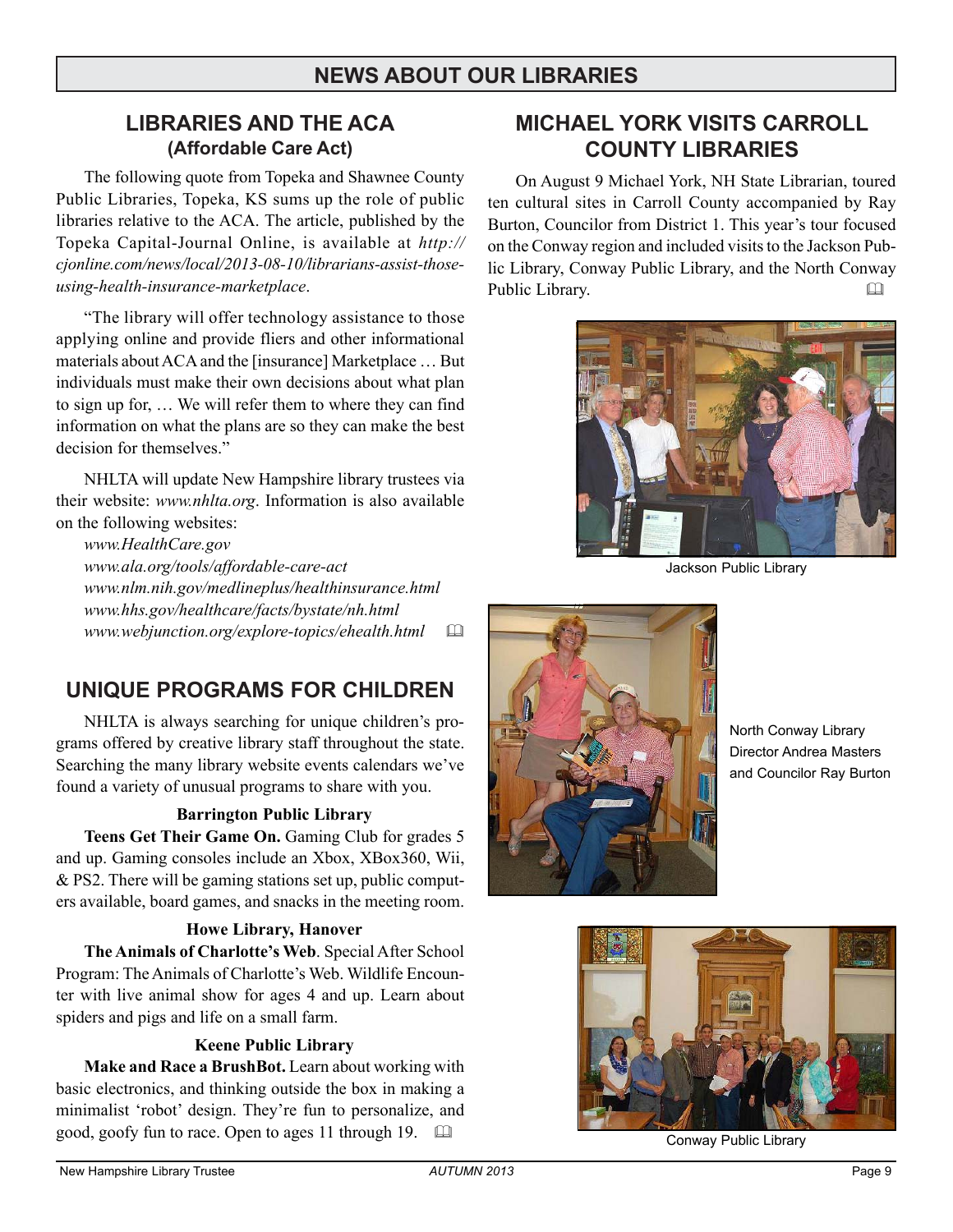# **TRAVELING THROUGH HISTORY**

### *Excerpts from the minutes of the Board of Trustees of the James A. Tuttle Library and Antrim Town Reports 1908–1989*

Compiled by Connie Kirwin, Trustee 1995–2009

| 7/12/1908 | James A. Tuttle Library opened to the public                                                 | 6/ |  |
|-----------|----------------------------------------------------------------------------------------------|----|--|
| 8/19/1908 | James A. Tuttle Library dedication                                                           |    |  |
| 2/9/1909  | \$5.50 for 1 cord firewood                                                                   |    |  |
| 5/11/1909 | \$4.50 for 1 cord firewood                                                                   |    |  |
| 2/11/1913 | \$250 appropriated by town for the coming year                                               | 19 |  |
| 2/3/1920  | \$300 appropriated by town for the coming year                                               |    |  |
| 3/19/1920 | Voted to retain Mrs. J.E. Perkins as librarian                                               | 19 |  |
|           | for the ensuing year at the same price as                                                    | 19 |  |
|           | heretofore, $25¢$ per hour                                                                   | 19 |  |
| 3/14/1921 | Ten (10) loads of stove wood were purchased                                                  | 19 |  |
|           | at \$5.00 per load. The librarian is paid $25¢$ per<br>hour and should be paid at anytime on | 19 |  |
|           | presentation of a bill.                                                                      |    |  |
| 3/8/1927  | \$500 appropriated by town for the coming year                                               | 19 |  |
| 4/3/1929  | \$300 appropriated by town for the coming year                                               |    |  |
| 1930      | \$300 appropriated by town for the coming year                                               | 19 |  |
| 6/29/1930 | Increase the Librarians salary to \$7.00 a week,                                             |    |  |
|           | thus making it \$25.00 [a month].                                                            |    |  |
| 3/10/1931 | \$500 appropriated by town for the coming year                                               | 19 |  |
| 1932      | \$200 appropriated by town for the coming year                                               |    |  |
| 1933      | \$500 appropriated by town for the coming year                                               | 19 |  |
| 5/2/1933  | The salary of the librarian was fixed at \$22.50                                             |    |  |
|           | per month                                                                                    |    |  |
| 5/14/1938 | Voted to return Librarians salary to \$25.00<br>[a month]                                    | 19 |  |
| 2/21/1944 | Decided to close the library Thursdays because                                               |    |  |
|           | of coal shortage                                                                             |    |  |
| 5/13/1944 | Voted to resume opening library on Thursdays                                                 |    |  |
| 4/9/1946  | Voted to raise Mrs. Davis' salary to \$35.00<br>a month                                      |    |  |
| 3/11/1947 | \$200 for new heating system                                                                 |    |  |
| 5/3/1951  | A discussion concerning book purchasestoo                                                    |    |  |
|           | much emphasis is being placed on mysteries<br>and detective stories.                         |    |  |
|           | 12/11/1951 Voted to raise Librarians salary to \$45.00 a                                     |    |  |
|           | month.                                                                                       |    |  |
| 4/12/1955 | The librarian's salary was increasedto                                                       |    |  |
|           | \$50.00 a month. Bids from contractors on<br>work for toiletin the basement                  |    |  |

| 6/7/1960 | Increase the Librarians salary to\$72<br>dollars a month                                                                 |  |  |
|----------|--------------------------------------------------------------------------------------------------------------------------|--|--|
| 1965     | Trustees Annual report (Town Report)<br>circulation of 11,810 volumes in 1965                                            |  |  |
| 1966     | Trustees Annual Report (Town Report)<br>circulation of 12,542 volumes in 1966                                            |  |  |
| 1969     | There are 10,545 books in the collection.                                                                                |  |  |
| 1970     | Bookmobile made visits to library.                                                                                       |  |  |
| 1972     | Bookmobile visits very popular.                                                                                          |  |  |
| 1973     | There were 600 books borrowed from the<br>bookmobile.                                                                    |  |  |
| 1979     | A new oil burner was installed to replace<br>the old coal converted furnace.                                             |  |  |
| 1981     | There was a cut in the state budget and the<br>bookmobile will be discontinued.                                          |  |  |
| 1983     | The Board of Trustees requested financial<br>support from the Town due to decreasing<br>income from Library trust funds. |  |  |
| 1985     | The trustees are working on the possibility<br>of creating a new rear entrance with<br>additional parking.               |  |  |
| 1986     | A deeded right of way to construct a<br>driveway from Main Street was given to<br>the library by [the] abuttors.         |  |  |
| 1989     | Handicap ramp was constructed at rear<br>entrance.                                                                       |  |  |



*Author's Note: An addition to and renovation of the original James A. Tuttle Library were completed in 2008, the centennial of the library.*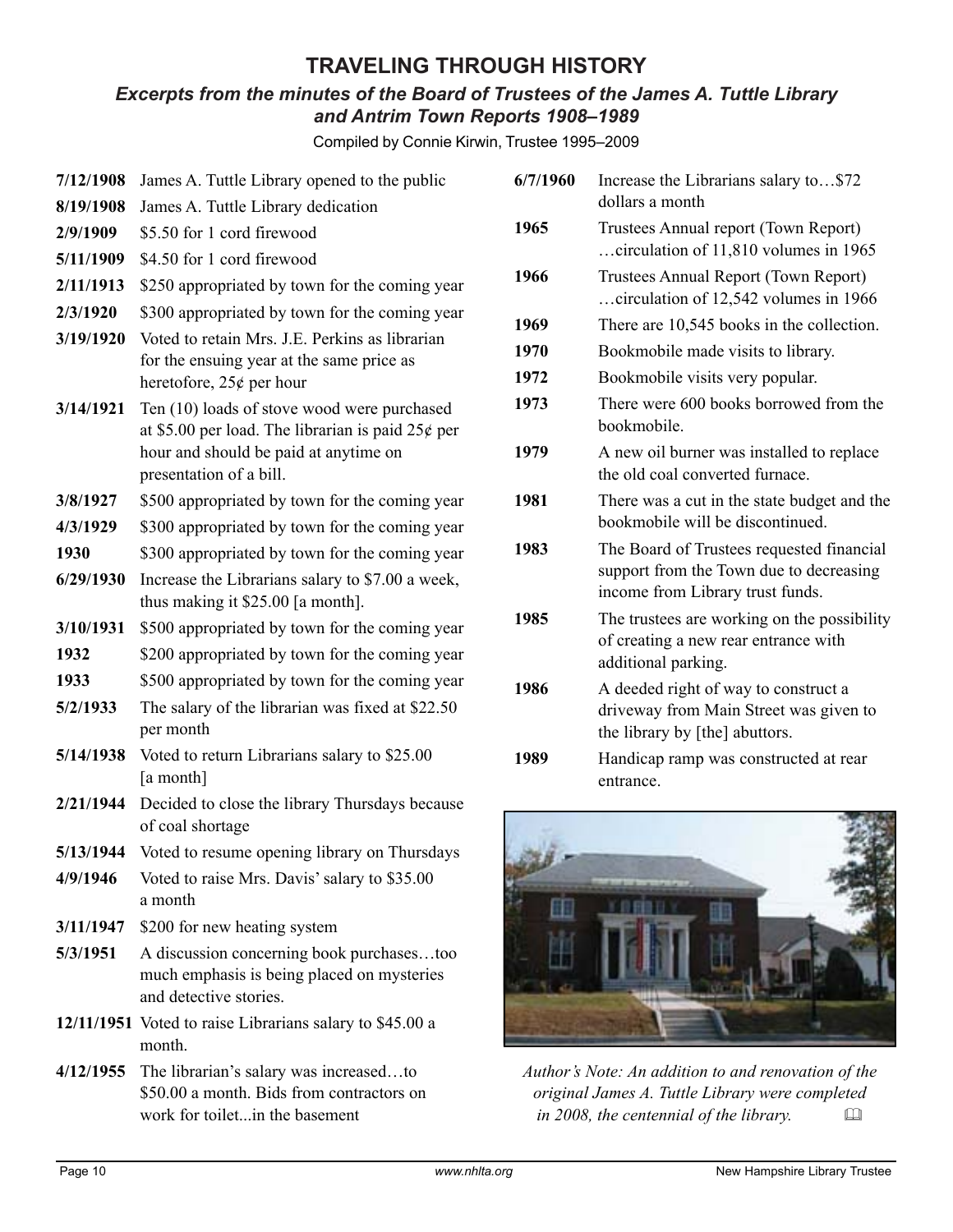# **NHLTA DIRECTOR PROFILE**

# *NEW DIRECTOR ELECTED TO NHLTA BOARD*

Marcia Burchstead

Ed Moran of Bedford was elected at the 2013 Annual Meeting for a two-year term as a director. He brings an impressive resume of community service and accomplishments to the NHLTA board.

The New Hampshire native graduated from high school in Nashua and went on to study at Suffolk University, obtaining his Juris Doctor degree. He has practiced as an attorney and also worked in the fields of real estate development and investments.

He was initially appointed to fill an unexpired term as a Trustee of the Bedford Public Library and has been elected to three additional terms. He currently is serving his second year as chair of the board. Moran's legislative experience in Bedford also includes stints as selectman, a member of the budget committee, school board and town councilor

Additionally he was first elected in 1998 to the New Hampshire Legislature as a state representative for the Hillsborough County District 18. His term of office ended in 2012. During his years in the legislature he was appointed Chair of the House Children and Family Law Committee and served on various other committees such as a pension review and reform group.

Asked about his interest in serving as a local trustee he responded, "I have become quite engaged with the library community presence and responsibility. Libraries are both on the cusp of and being challenged by this epochal information revolution which is transforming countries and cultures."

He also related the views of economist Joseph Schumpeter, who studied at the University of Vienna and later was a professor at Harvard. "(He) spoke of the creative destruction inherent in changing capitalist societies where new enterprises rise on the ashes of the old. I think libraries are confronted with similar choices and if properly met can be even more integral elements of their communities. The challenges, if mishandled, might lead to library obsolescence and ultimately irrelevance."

When asked what led him to consider accepting a nomination as a NHLTA director Moran said, "I feel that the NHLTA is quite an important body in that it has become a vehicle for educating library trustees, for advocating for library/community interests both in the legislature and in the communities as a whole, and for networking among communities as well as raising issues of more global nature that relate to library interests so that there could be synergies found in collaborative endeavor."

As an advocate for all libraries throughout our state his experiences and positive energy will be an invaluable asset to NHLTA. 

**President's Message** continued from page 3

in Yellowstone National Park for two days, ventured down through the Grand Tetons and made our way to Denver, CO where we picked up I-70. Although we had almost no rain

during our entire trip and really enjoyed the sunny days, the blast from the mid-west heat wave was a bit tough. Several days the temperature reached over 100 degrees. We loved every bit of our



adventure and feel so fortunate to have been able to do it. I do have to admit, though, I was getting a little bit homesick at the end—there is no place like home.

This message is but a brief synopsis of our adventure. We visited many more towns, museums and places than I mentioned. We literally saw hundreds and hundreds of mountains, rivers and lakes and unbelievably beautiful landscapes. I could write a book and maybe I will.

> Adele Knight *a.knight@nhlta.org*

| <b>New Hampshire Library Trustee STAFF</b><br>President<br>Contributing Writers this issue:      | Adele Knight<br>Marcia Burchstead<br>Connie Kirwin, Adele Knight<br>Karen Sheehan Lord, Thomas Madden<br>Loring Webster | The New Hampshire Library Trustee is published four (4) times a year by:<br>New Hampshire Library Trustees Association<br>53 Regional Drive, Suite 1, Concord, NH 03301<br>The newsletter serves as a means of providing information and ideas to library<br>trustees in the state of New Hampshire. Subscriptions are included as part of<br>the annual dues for the New Hampshire Library Trustees Association. The<br>content published is for informational purposes only and is not, and should not |  |
|--------------------------------------------------------------------------------------------------|-------------------------------------------------------------------------------------------------------------------------|----------------------------------------------------------------------------------------------------------------------------------------------------------------------------------------------------------------------------------------------------------------------------------------------------------------------------------------------------------------------------------------------------------------------------------------------------------------------------------------------------------|--|
| Page Layout & Design                                                                             | Connie Kirwin                                                                                                           | be considered a substitute for legal advice.                                                                                                                                                                                                                                                                                                                                                                                                                                                             |  |
| Proofreading<br>E-mail submissions and inquiries to: a.knight@nhlta.org<br>c.kirwin@nhlta.org or | Loring and Ann Webster<br>ks.lord@nhlta.org                                                                             | © Copyright 2013 New Hampshire Library Trustees Association.<br>Reproduction or use of the contents requires permission from the NHLTA.<br>POSTMASTER: Address correction requested.                                                                                                                                                                                                                                                                                                                     |  |